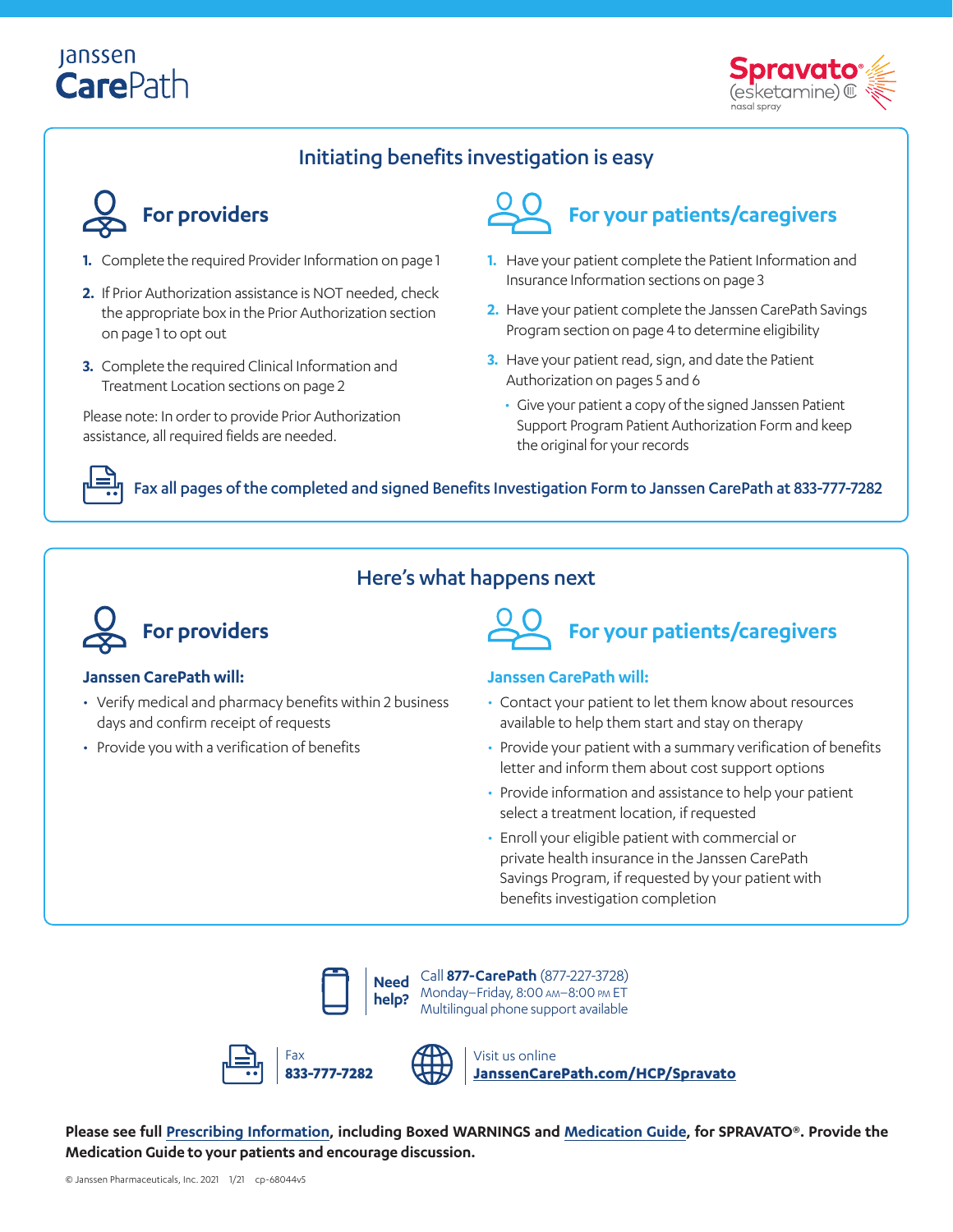### Benefits Investigation Form



Complete and fax this form to Janssen CarePath at 833-777-7282.

By providing your information and information about your patient on the Benefits Investigation Form, you are requesting the services described on this form. The information you provide will only be used by Johnson & Johnson Health Care Systems Inc., our affiliates, and our service providers involved in delivering these services. You may withdraw your request for these services by calling 877-CarePath (877-227-3728). Our [Privacy Policy](https://www.janssencarepath.com/privacy-policy) further governs the use of the information you provide. By providing the information and submitting this form, you indicate you read, understand, and agree to these terms.

### **1. Provider Information** (Required)

UPDATE 1.21

Janssen **CarePath** 

| $\Box$ I am the Referring Physician                                                                                                                                                                                                  | *Optional information |
|--------------------------------------------------------------------------------------------------------------------------------------------------------------------------------------------------------------------------------------|-----------------------|
| $\Box$ I am the Prescribing & Treating Physician<br>*If Prescribing & Treating Physician, how do you plan to bill? $\Box$ CMS-1500 $\Box$ UB-04 $\Box$ Unsure                                                                        |                       |
|                                                                                                                                                                                                                                      |                       |
|                                                                                                                                                                                                                                      |                       |
|                                                                                                                                                                                                                                      |                       |
|                                                                                                                                                                                                                                      |                       |
| Email <u>contract the contract of the contract of the contract of the contract of the contract of the contract of the contract of the contract of the contract of the contract of the contract of the contract of the contract o</u> |                       |
|                                                                                                                                                                                                                                      |                       |
|                                                                                                                                                                                                                                      |                       |
|                                                                                                                                                                                                                                      |                       |
|                                                                                                                                                                                                                                      |                       |
|                                                                                                                                                                                                                                      |                       |
|                                                                                                                                                                                                                                      |                       |

I agree that my contact information may be shared with another healthcare professional, when requested, to assist with patient care.

2. Prior Authorization (Automatically provided with benefits investigation requests from Prescribing & Treating Physicians. You may opt out by checking the box below. Referring Physicians are automatically opted out.)

### Prior Authorization Form Assistance and Status Monitoring

Janssen CarePath assists your office in providing the requirements of the patient's health plan related to prior authorization for treatment with SPRAVATO®. Assistance includes obtaining the health plan–specific prior authorization form, and providing it to your office for completion and submission in the office's sole discretion. Janssen CarePath also actively monitors the status of prior authorization submission to the patient's plan and provides status updates to your office with respect to this patient's prior authorization for treatment with SPRAVATO®.

I do **NOT** wish to receive Prior Authorization Form Assistance or Status Monitoring.

Patient insurance benefits investigation and other Janssen CarePath program offerings are provided by third-party service providers for Janssen CarePath, under contract with Johnson & Johnson Health Care Systems Inc. on behalf of Janssen Pharmaceuticals, Inc. (Janssen). Janssen CarePath is not available to patients participating in the Patient Assistance Program offered by Johnson & Johnson Patient Assistance Foundation. The availability of information and assistance may vary based on the Janssen medication, geography and other program differences. Janssen CarePath assists healthcare providers (HCPs) in the determination of whether treatment could be covered by the applicable third-party payer based on coverage guidelines provided by the payer, and patient information provided by the HCP under appropriate authorization following the provider's exclusive determination of medical necessity. This information and assistance are made available as a convenience to patients, and there is no requirement that patients or HCPs use any Janssen product in exchange for this information or assistance. Janssen assumes no responsibility for and does not guarantee the quality, scope, or availability of the information and assistance provided. The third-party service providers, not Janssen, are responsible for the information and assistance provided under this program. Each HCP and patient is responsible for verifying or confirming any information provided. All claims and other submissions to payers should be in compliance with all applicable requirements.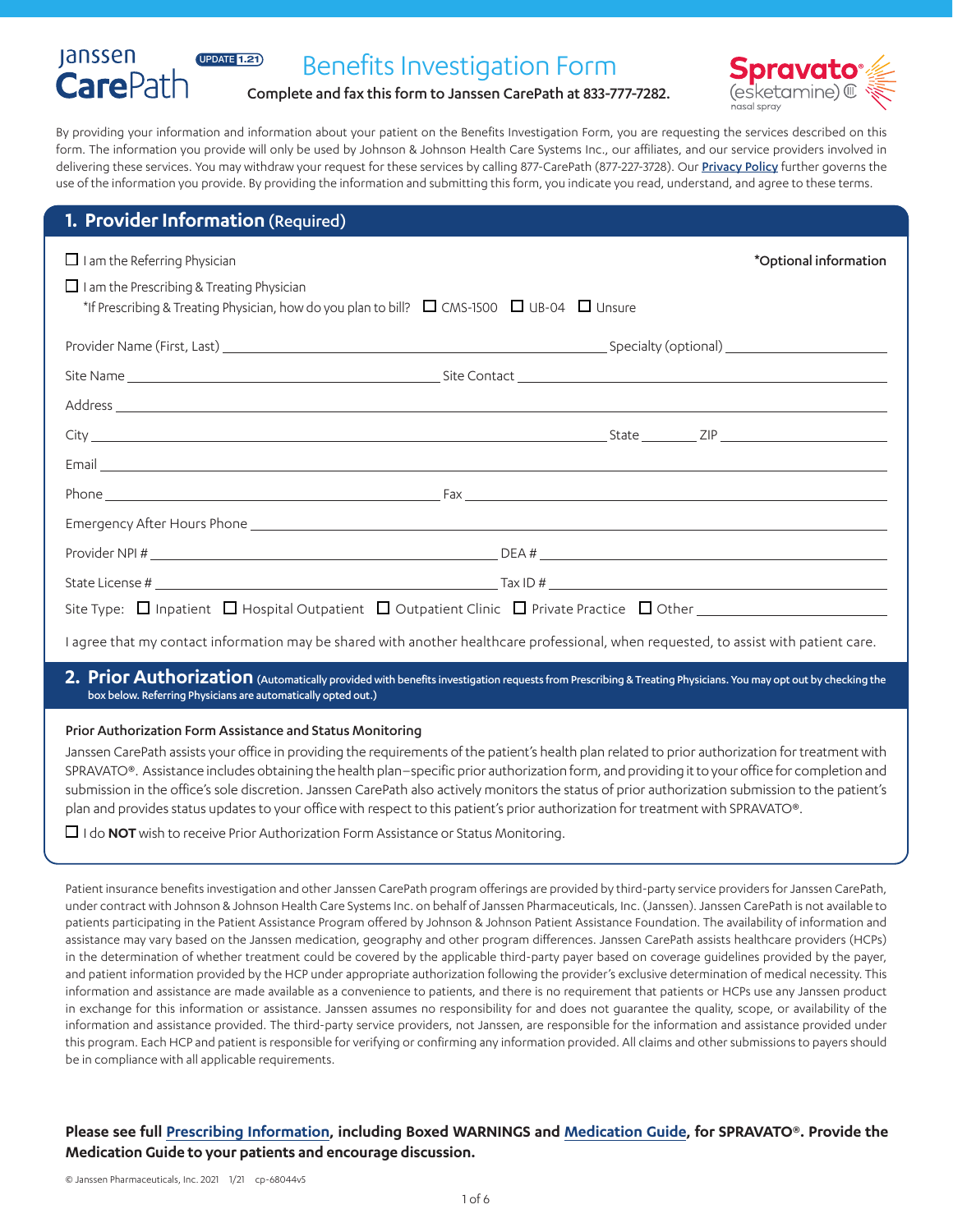# Janssen<br>**Care**Path

# Benefits Investigation Form

Complete and fax this form to Janssen CarePath at 833-777-7282.



| Treatment Information for SPRAVATO®                                                                                                                                                                                             |                                     |                                             |
|---------------------------------------------------------------------------------------------------------------------------------------------------------------------------------------------------------------------------------|-------------------------------------|---------------------------------------------|
|                                                                                                                                                                                                                                 |                                     |                                             |
| $\Box$ The patient with Major Depressive Disorder (MDD) and in the current depressive episode has not responded adequately to at<br>least two different antidepressants of adequate dose and duration.                          |                                     |                                             |
| Treatment History: Select therapies previously prescribed within the current depressive episode.                                                                                                                                |                                     |                                             |
| $\Box$ Pexeva® (paroxetine mesylate) $\Box$ Cymbalta® (duloxetine)<br>$\Box$ Celexa® (citalopram)                                                                                                                               |                                     | $\Box$ Fetzima® (levomilnacipran)           |
| $\Box$ Lexapro® (escitalopram) $\Box$ Prozac® (fluoxetine)                                                                                                                                                                      | $\Box$ Effexor® (venlafaxine)       | $\Box$ Khedezla® (desvenlafaxine succinate) |
| $\Box$ Paxil® (paroxetine) $\Box$ Zoloft® (sertraline)                                                                                                                                                                          | $\Box$ Effexor XR® (venlafaxine XR) | $\Box$ Pristiq® (desvenlafaxine)            |
|                                                                                                                                                                                                                                 |                                     |                                             |
| The information requested above is for benefits investigation purposes only. This form does not constitute a valid prescription.                                                                                                |                                     |                                             |
| 4. Product Acquisition Plan                                                                                                                                                                                                     |                                     |                                             |
| Healthcare Setting or Pharmacy must be Risk Evaluation and Mitigation Strategy (REMS) certified prior to ordering and/or<br>dispensing SPRAVATO®. Information will be provided based on the patient's health plan requirements. |                                     |                                             |
| Please select one of the following checkboxes for your preferred product acquisition:                                                                                                                                           |                                     |                                             |
| $\Box$ REMS-certified Retail Pharmacy (If checked, please complete section below.)                                                                                                                                              |                                     |                                             |
| $\Box$ Specialty Pharmacy Support (We will provide information associated with REMS-certified Specialty Pharmacies that are covered under this                                                                                  |                                     |                                             |
| patient's plan.)<br>$\Box$ Medical Buy & Bill                                                                                                                                                                                   |                                     |                                             |
| $\Box$ Undecided                                                                                                                                                                                                                |                                     |                                             |
| Complete this section if you have checked REMS-certified Retail Pharmacy or if your patient has a preferred Specialty Pharmacy.                                                                                                 |                                     |                                             |
|                                                                                                                                                                                                                                 |                                     |                                             |
|                                                                                                                                                                                                                                 |                                     |                                             |
|                                                                                                                                                                                                                                 |                                     |                                             |
| 5. Treatment Location                                                                                                                                                                                                           |                                     |                                             |
| If your patient has selected a treatment location, please complete the Location Information below. To request Treatment Location Support for                                                                                    |                                     |                                             |
| your patient, please check the box at the bottom of this section.                                                                                                                                                               |                                     |                                             |
| $\Box$ Check here if treatment location information is the same as the Provider Information on page 1.<br><b>Location Information</b>                                                                                           |                                     |                                             |
|                                                                                                                                                                                                                                 |                                     |                                             |
|                                                                                                                                                                                                                                 |                                     |                                             |
|                                                                                                                                                                                                                                 |                                     |                                             |
|                                                                                                                                                                                                                                 |                                     |                                             |
|                                                                                                                                                                                                                                 |                                     |                                             |
|                                                                                                                                                                                                                                 |                                     |                                             |
| ြော <b>ာ</b><br>မီး <sub>ကြ</sub> ါ Treatment Location Support<br>မီး <sub>ကြ</sub> ါ                                                                                                                                           |                                     |                                             |
| Janssen CarePath can help identify an appropriate treatment location for your patient if one has not been listed above.                                                                                                         |                                     |                                             |

Third-party trademarks used herein are trademarks of their respective owners.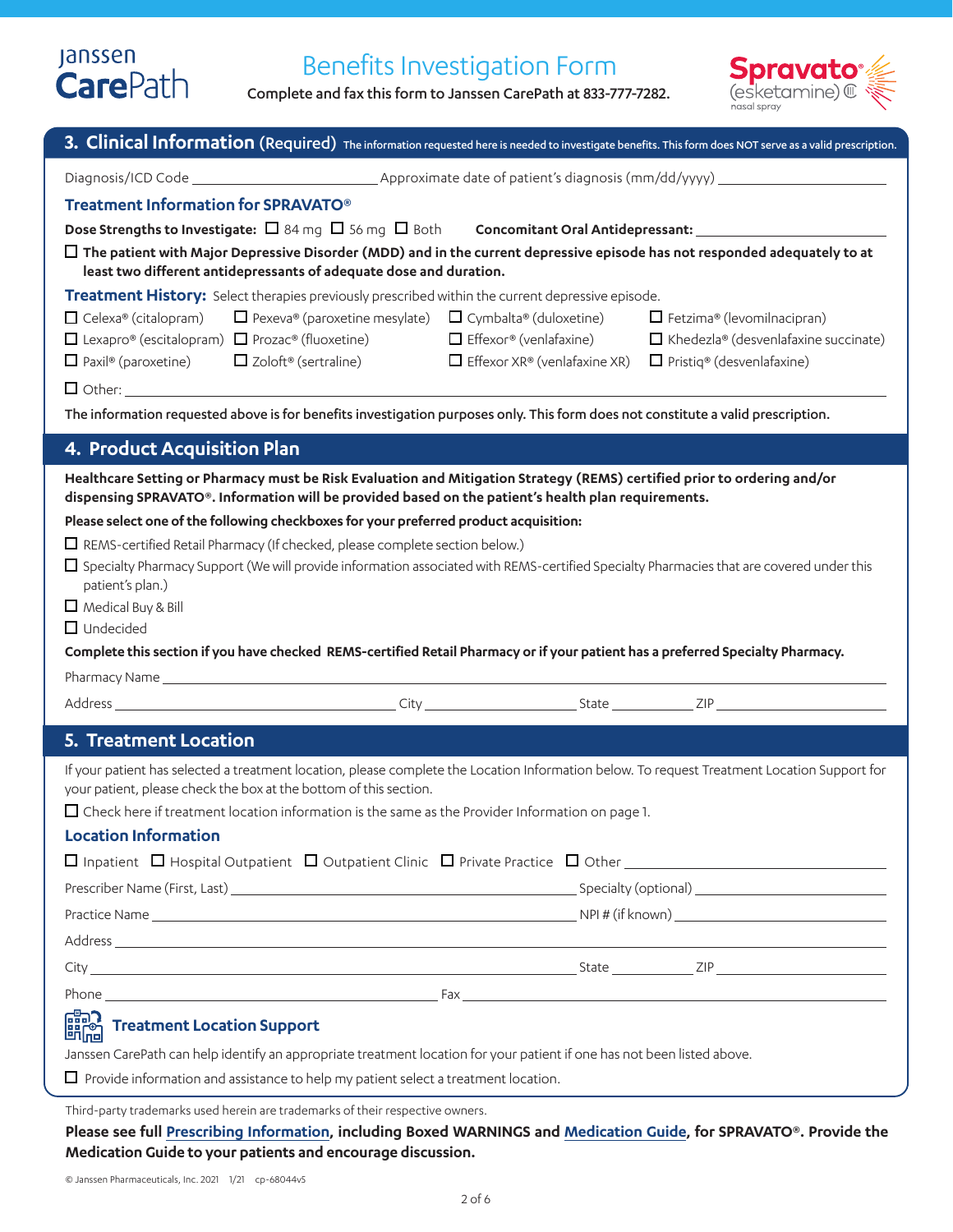# Janssen<br>**Care**Path

# Benefits Investigation Form

Complete and fax this form to Janssen CarePath at 833-777-7282.



|  | 6. Patient Information (Required) |
|--|-----------------------------------|
|  |                                   |

| Email <u>Communication of the communication of the communication of the communication of the communication of the communication</u>                                                                                            |       |                       |
|--------------------------------------------------------------------------------------------------------------------------------------------------------------------------------------------------------------------------------|-------|-----------------------|
|                                                                                                                                                                                                                                |       |                       |
|                                                                                                                                                                                                                                |       |                       |
|                                                                                                                                                                                                                                |       |                       |
| □ I authorize Janssen CarePath to leave a message, including the name of the Janssen medication indicated on this form, if I am unavailable<br>when they call.                                                                 |       |                       |
| $\Box$ If I cannot be reached, I authorize Janssen CarePath to contact my caregiver.                                                                                                                                           |       |                       |
| $\Box$ I prefer and authorize Janssen CarePath to contact my caregiver in place of me.                                                                                                                                         |       |                       |
| 7. Insurance Information (Required) Please provide insurance information for all health insurance coverage your patient may have.                                                                                              |       |                       |
| $\Box$ Please see attached front and back copy of insurance card(s).                                                                                                                                                           |       | *Optional information |
| <b>Primary Medical Insurance</b>                                                                                                                                                                                               |       |                       |
|                                                                                                                                                                                                                                |       |                       |
|                                                                                                                                                                                                                                |       |                       |
|                                                                                                                                                                                                                                |       |                       |
| <b>Secondary Medical Insurance</b>                                                                                                                                                                                             |       |                       |
|                                                                                                                                                                                                                                | Phone |                       |
|                                                                                                                                                                                                                                |       |                       |
|                                                                                                                                                                                                                                |       |                       |
| <b>Prescription Drug Insurance</b>                                                                                                                                                                                             |       |                       |
|                                                                                                                                                                                                                                |       |                       |
| Cardholder Name (First, MI, Last) Later and the control of the control of the control of the control of the control of the control of the control of the control of the control of the control of the control of the control o |       |                       |
|                                                                                                                                                                                                                                |       |                       |
| $\Box$ Please do not investigate out-of-network benefits.                                                                                                                                                                      |       |                       |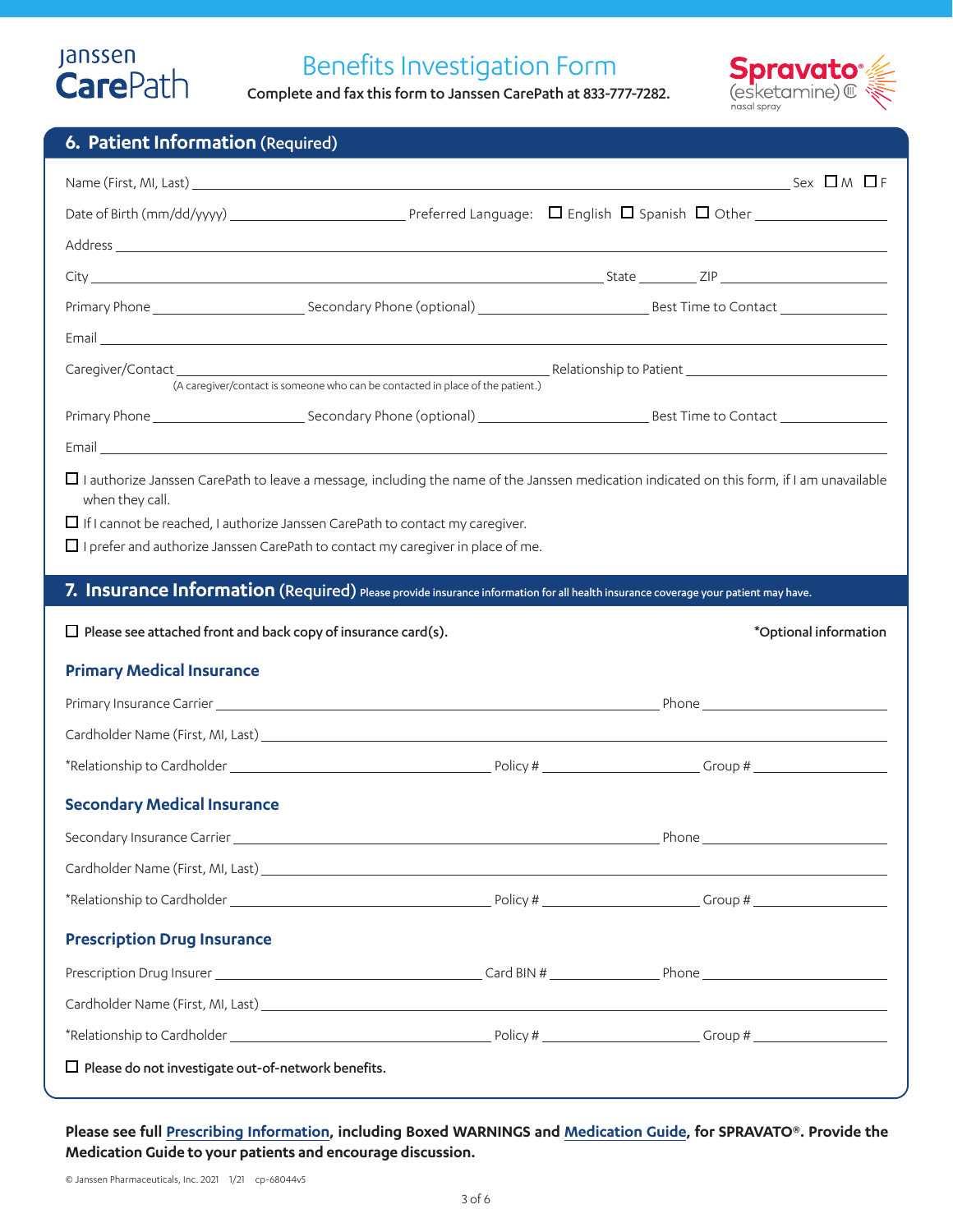Complete and fax this form to Janssen CarePath at 833-777-7282.



### **8. Janssen CarePath Savings Program**(Optional)

| Eligible patients using commercial insurance can save on out-of-pocket Janssen medication costs. You must be<br>enrolled in the Savings Program before receiving your Janssen medication in order to qualify for out-of-pocket<br>cost savings. See full program requirements at Spravato.JanssenCarePathSavings.com.                                               |
|---------------------------------------------------------------------------------------------------------------------------------------------------------------------------------------------------------------------------------------------------------------------------------------------------------------------------------------------------------------------|
| $\Box$ I would like Janssen CarePath to check my eligibility for and enroll me in the Janssen CarePath Savings Program if the results of this<br>benefits investigation determine I have commercial or private health insurance that covers a portion of my medication costs.                                                                                       |
| <b>Eligibility Questions</b>                                                                                                                                                                                                                                                                                                                                        |
| 1. Do you currently have commercial or private health insurance that you will use for your Janssen medication, including commercial<br>insurance provided through an employer or former employer, provided to you as a federal or state employee, and insurance you pay for<br>yourself, as well as plans available through state and federal healthcare exchanges? |
| $\Box$ Yes, I have commercial or private health insurance that I will use for my Janssen medication                                                                                                                                                                                                                                                                 |
| $\Box$ No, I do not have commercial or private health insurance that I will use for my Janssen medication                                                                                                                                                                                                                                                           |
| 2. Do you confirm that you will NOT seek reimbursement from any state or federal government-funded healthcare program to cover<br>a portion of the Janssen medication costs such as Medicare Parts A, B, C (also known as Medicare Advantage Plan), D, and Medicare<br>Supplement, Medicaid, TRICARE, Department of Defense, or Veterans Administration?            |
| □ Yes, I confirm that I will NOT seek reimbursement from any state or federal government-funded program for my Janssen medication                                                                                                                                                                                                                                   |
| □ No, I may seek reimbursement from a state or federal government-funded healthcare program for my Janssen medication                                                                                                                                                                                                                                               |
| 3. Do you confirm that you will not submit out-of-pocket costs paid by this program as a claim for payment to any third-party payer,<br>pharmaceutical patient assistance foundation, or account such as a Flexible Spending Account (FSA), a Health Savings Account (HSA),<br>or a Health Reimbursement Account (HRA)?                                             |
| $\Box$ Yes, I confirm that I will NOT submit out-of-pocket costs paid by this program as a claim for payment to any third-party payer,<br>pharmaceutical patient assistance foundation, or account                                                                                                                                                                  |
| No, I may submit out-of-pocket costs paid by this program as a claim for payment to a third-party payer, pharmaceutical patient<br>assistance foundation, or account                                                                                                                                                                                                |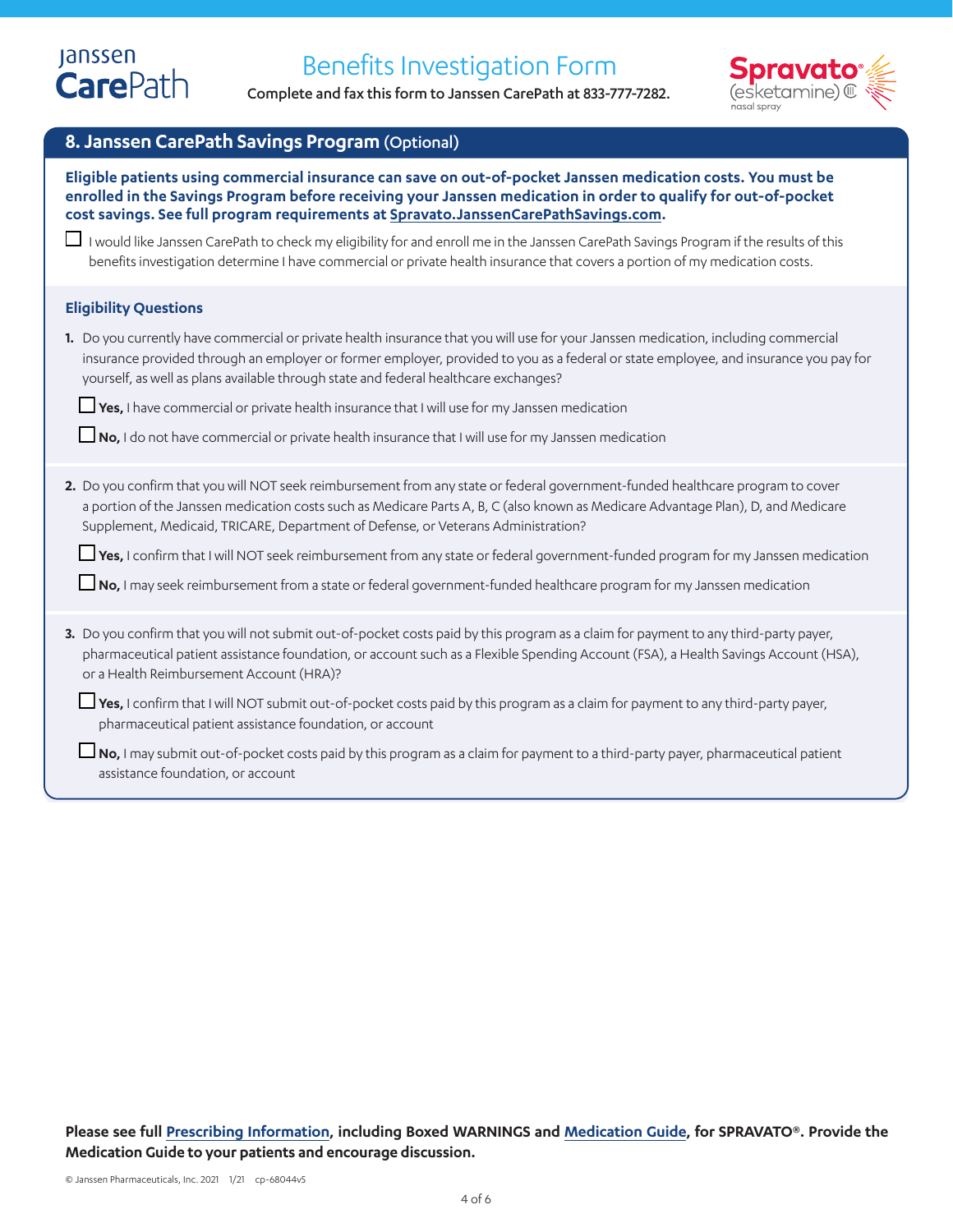# Janssen Patient Support Program Patient Authorization Form

- Patients should read the Patient Authorization, check the desired permission boxes, and return the form to Janssen Patient Support Program
	- Download a copy, print, check the desired boxes, and sign. Your healthcare provider may scan the completed form and upload on Provider Portal, or completed form may be faxed to 833-777-7282 or mailed to Janssen CarePath, PO Box 13135, La Jolla, CA 92037
	- You may be able to eSign a digital form in your healthcare provider's office or on the Janssen CarePath Patient Account at MyJanssenCarePath.com

### Patient Name **Email**

I give permission for each of my "Healthcare Providers" (eg, my physicians, pharmacists, specialty pharmacies, other healthcare providers, and their staff) and "Insurers" (eg, my health insurance plans) to share my Protected Health Information.

My "Protected Health Information" includes but is not limited to the following information related to my medical condition, treatment, prescriptions, and health insurance coverage.

The following person(s) or class of person(s) are given permission to receive and use my Protected Health Information (collectively "Janssen"):

- Johnson & Johnson Health Care Systems Inc., its affiliated companies, agents, and representatives
- Providers of other sources of funding include foundations and co-pay assistance providers
- Service providers supporting or analyzing data from Janssen patient support programs

Specifically, I give permission to Janssen to receive, use, and share my Protected Health Information in order to:

- see if I qualify for, sign me up for, and contact me about Janssen patient support programs
- manage the Janssen patient support programs
- give me educational and adherence materials, information, and resources related to my Janssen medication in connection with Janssen patient support programs
- communicate with my Healthcare Providers regarding access to, reimbursement for, and fulfillment of my Janssen medication, and to confirm to my Healthcare Provider that support has been provided by the Janssen patient support programs
- verify, assist with, and coordinate my coverage for my Janssen medication with my Insurers and Healthcare Providers
- coordinate prescription or treatment location and associated scheduling
- conduct analysis to help Janssen evaluate, create, and improve its products, services, and customer support for patients prescribed Janssen medications
- share and give access to information created by the Janssen patient support programs that may be useful for my care

I understand that my Protected Health Information may be shared by Janssen for the uses written in this Form to:

- My Insurers
- My Healthcare Providers
- Any of the persons given permission to receive and use my Protected Health Information as mentioned above
- Any individual I give permission as an additional contact